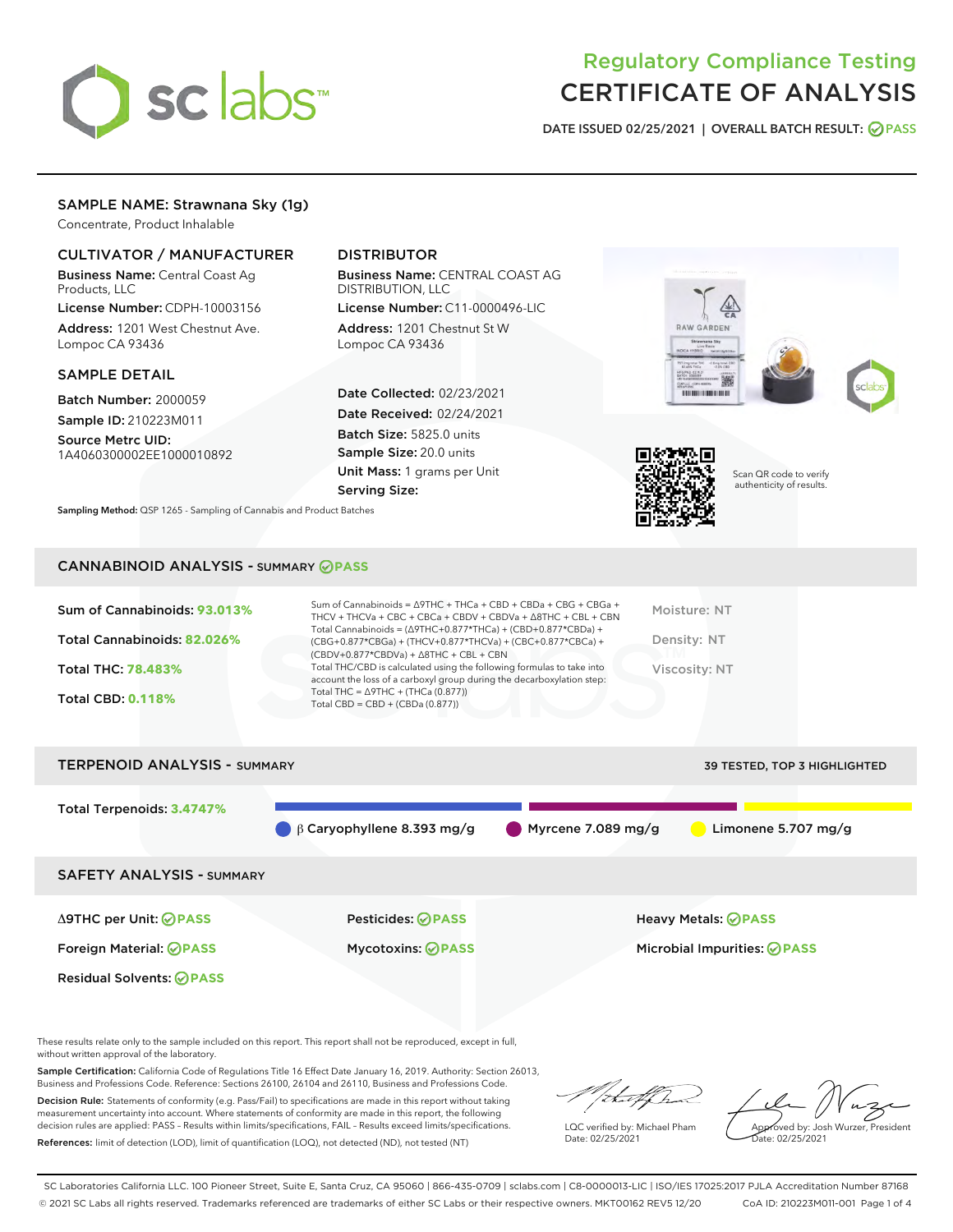



STRAWNANA SKY (1G) | DATE ISSUED 02/25/2021 | OVERALL BATCH RESULT: @ PASS

#### CANNABINOID TEST RESULTS - 02/24/2021 2 PASS

Tested by high-performance liquid chromatography with diode-array detection (HPLC-DAD). **Method:** QSP 1157 - Analysis of Cannabinoids by HPLC-DAD

TOTAL CANNABINOIDS: **82.026%** Total Cannabinoids (Total THC) + (Total CBD) + (Total CBG) + (Total THCV) + (Total CBC) + (Total CBDV) + ∆8THC + CBL + CBN

TOTAL THC: **78.483%**

Total THC (∆9THC+0.877\*THCa)

TOTAL CBD: **0.118%** Total CBD (CBD+0.877\*CBDa)

TOTAL THCV: 0.374% Total THCV (THCV+0.877\*THCVa) TOTAL CBC: 0.651%

TOTAL CBG: 2.4% Total CBG (CBG+0.877\*CBGa)

Total CBC (CBC+0.877\*CBCa) TOTAL CBDV: ND Total CBDV (CBDV+0.877\*CBDVa)

| <b>COMPOUND</b> | LOD/LOQ<br>(mg/g)          | <b>MEASUREMENT</b><br><b>UNCERTAINTY</b><br>(mg/g) | <b>RESULT</b><br>(mg/g) | <b>RESULT</b><br>(%) |
|-----------------|----------------------------|----------------------------------------------------|-------------------------|----------------------|
| <b>THCa</b>     | 0.05/0.14                  | ±22.068                                            | 858.67                  | 85.867               |
| <b>A9THC</b>    | 0.06 / 0.26                | ±1.093                                             | 31.78                   | 3.178                |
| <b>CBGa</b>     | 0.1 / 0.2                  | ±1.12                                              | 21.5                    | 2.15                 |
| <b>CBCa</b>     | 0.07/0.28                  | ±0.363                                             | 7.42                    | 0.742                |
| <b>CBG</b>      | 0.06/0.19                  | ±0.203                                             | 5.15                    | 0.515                |
| <b>THCVa</b>    | 0.07/0.20                  | ±0.204                                             | 4.27                    | 0.427                |
| <b>CBDa</b>     | 0.02/0.19                  | ±0.039                                             | 1.34                    | 0.134                |
| A8THC           | 0.1/0.4                    | N/A                                                | <b>ND</b>               | <b>ND</b>            |
| <b>THCV</b>     | 0.1/0.2                    | N/A                                                | <b>ND</b>               | <b>ND</b>            |
| <b>CBD</b>      | 0.07/0.29                  | N/A                                                | <b>ND</b>               | <b>ND</b>            |
| <b>CBDV</b>     | 0.04 / 0.15                | N/A                                                | <b>ND</b>               | <b>ND</b>            |
| <b>CBDVa</b>    | 0.03/0.53                  | N/A                                                | <b>ND</b>               | <b>ND</b>            |
| <b>CBL</b>      | 0.06 / 0.24                | N/A                                                | <b>ND</b>               | <b>ND</b>            |
| <b>CBN</b>      | 0.1/0.3                    | N/A                                                | <b>ND</b>               | <b>ND</b>            |
| <b>CBC</b>      | 0.2 / 0.5                  | N/A                                                | <b>ND</b>               | <b>ND</b>            |
|                 | <b>SUM OF CANNABINOIDS</b> |                                                    | $930.13$ mg/g           | 93.013%              |

#### **UNIT MASS: 1 grams per Unit**

| ∆9THC per Unit                        | 1120 per-package limit     | 31.78 mg/unit<br><b>PASS</b> |  |
|---------------------------------------|----------------------------|------------------------------|--|
| <b>Total THC per Unit</b>             |                            | 784.83 mg/unit               |  |
| <b>CBD per Unit</b>                   |                            | <b>ND</b>                    |  |
| <b>Total CBD per Unit</b>             |                            | $1.18$ mg/unit               |  |
| Sum of Cannabinoids<br>per Unit       |                            | 930.13 mg/unit               |  |
| <b>Total Cannabinoids</b><br>per Unit |                            | 820.26 mg/unit               |  |
| <b>MOISTURE TEST RESULT</b>           | <b>DENSITY TEST RESULT</b> | <b>VISCOSITY TEST RESULT</b> |  |

Not Tested

**MOISTURE TEST RESULT**

Not Tested

Not Tested

#### TERPENOID TEST RESULTS - 02/25/2021

Terpene analysis utilizing gas chromatography-flame ionization detection (GC-FID). Terpenes are the aromatic compounds that endow cannabis with their unique scent and effect. Following are the primary terpenes detected. **Method:** QSP 1192 - Analysis of Terpenoids by GC-FID

| <b>COMPOUND</b>         | LOD/LOQ<br>(mg/g) | <b>MEASUREMENT</b><br><b>UNCERTAINTY</b><br>(mg/g) | <b>RESULT</b><br>(mg/g)                         | <b>RESULT</b><br>$(\%)$ |
|-------------------------|-------------------|----------------------------------------------------|-------------------------------------------------|-------------------------|
| $\beta$ Caryophyllene   | 0.004 / 0.012     | ±0.2988                                            | 8.393                                           | 0.8393                  |
| <b>Myrcene</b>          | 0.008 / 0.025     | ±0.0914                                            | 7.089                                           | 0.7089                  |
| Limonene                | 0.005 / 0.016     | ±0.0816                                            | 5.707                                           | 0.5707                  |
| $\alpha$ Humulene       | 0.009/0.029       | ±0.0800                                            | 2.491                                           | 0.2491                  |
| Terpineol               | 0.016 / 0.055     | ±0.1360                                            | 2.215                                           | 0.2215                  |
| Linalool                | 0.009 / 0.032     | ±0.0783                                            | 2.061                                           | 0.2061                  |
| $\beta$ Pinene          | 0.004 / 0.014     | ±0.0120                                            | 1.043                                           | 0.1043                  |
| $\alpha$ Pinene         | 0.005 / 0.017     | ±0.0087                                            | 1.012                                           | 0.1012                  |
| Fenchol                 | 0.010 / 0.034     | ±0.0335                                            | 0.866                                           | 0.0866                  |
| $\alpha$ Bisabolol      | 0.008 / 0.026     | ±0.0436                                            | 0.816                                           | 0.0816                  |
| Guaiol                  | 0.009 / 0.030     | ±0.0334                                            | 0.707                                           | 0.0707                  |
| <b>Nerolidol</b>        | 0.009 / 0.028     | ±0.0374                                            | 0.595                                           | 0.0595                  |
| Valencene               | 0.009 / 0.030     | ±0.0243                                            | 0.353                                           | 0.0353                  |
| Ocimene                 | 0.011 / 0.038     | ±0.0100                                            | 0.310                                           | 0.0310                  |
| Caryophyllene<br>Oxide  | 0.010 / 0.033     | ±0.0110                                            | 0.240                                           | 0.0240                  |
| <b>Borneol</b>          | 0.005 / 0.016     | ±0.0098                                            | 0.233                                           | 0.0233                  |
| Terpinolene             | 0.008 / 0.026     | ±0.0035                                            | 0.171                                           | 0.0171                  |
| trans-β-Farnesene       | 0.008 / 0.025     | ±0.0056                                            | 0.158                                           | 0.0158                  |
| Camphene                | 0.005 / 0.015     | ±0.0012                                            | 0.100                                           | 0.0100                  |
| Fenchone                | 0.009 / 0.028     | ±0.0020                                            | 0.069                                           | 0.0069                  |
| Sabinene Hydrate        | 0.006 / 0.022     | ±0.0014                                            | 0.037                                           | 0.0037                  |
| Geraniol                | 0.002 / 0.007     | ±0.0014                                            | 0.031                                           | 0.0031                  |
| Citronellol             | 0.003 / 0.010     | ±0.0014                                            | 0.029                                           | 0.0029                  |
| Nerol                   | 0.003 / 0.011     | ±0.0009                                            | 0.021                                           | 0.0021                  |
| Sabinene                | 0.004 / 0.014     | N/A                                                | <loq< th=""><th><loq< th=""></loq<></th></loq<> | <loq< th=""></loq<>     |
| $\alpha$ Terpinene      | 0.005 / 0.017     | N/A                                                | <loq< th=""><th><loq< th=""></loq<></th></loq<> | <loq< th=""></loq<>     |
| Eucalyptol              | 0.006 / 0.018     | N/A                                                | <loq< th=""><th><loq< th=""></loq<></th></loq<> | <loq< th=""></loq<>     |
| $\gamma$ Terpinene      | 0.006 / 0.018     | N/A                                                | <loq< th=""><th><loq< th=""></loq<></th></loq<> | <loq< th=""></loq<>     |
| Cedrol                  | 0.008 / 0.027     | N/A                                                | <loq< th=""><th><loq< th=""></loq<></th></loq<> | <loq< th=""></loq<>     |
| $\alpha$ Phellandrene   | 0.006 / 0.020     | N/A                                                | <b>ND</b>                                       | ND                      |
| 3 Carene                | 0.005 / 0.018     | N/A                                                | ND                                              | ND                      |
| p-Cymene                | 0.005 / 0.016     | N/A                                                | ND                                              | ND                      |
| (-)-Isopulegol          | 0.005 / 0.016     | N/A                                                | <b>ND</b>                                       | ND                      |
| Camphor                 | 0.006 / 0.019     | N/A                                                | ND                                              | ND                      |
| Isoborneol              | 0.004 / 0.012     | N/A                                                | ND                                              | ND                      |
| Menthol                 | 0.008 / 0.025     | N/A                                                | <b>ND</b>                                       | ND                      |
| R-(+)-Pulegone          | 0.003 / 0.011     | N/A                                                | ND                                              | ND                      |
| <b>Geranyl Acetate</b>  | 0.004 / 0.014     | N/A                                                | ND                                              | ND                      |
| $\alpha$ Cedrene        | 0.005 / 0.016     | N/A                                                | ND                                              | ND                      |
| <b>TOTAL TERPENOIDS</b> |                   |                                                    | 34.747 mg/g                                     | 3.4747%                 |

SC Laboratories California LLC. 100 Pioneer Street, Suite E, Santa Cruz, CA 95060 | 866-435-0709 | sclabs.com | C8-0000013-LIC | ISO/IES 17025:2017 PJLA Accreditation Number 87168 © 2021 SC Labs all rights reserved. Trademarks referenced are trademarks of either SC Labs or their respective owners. MKT00162 REV5 12/20 CoA ID: 210223M011-001 Page 2 of 4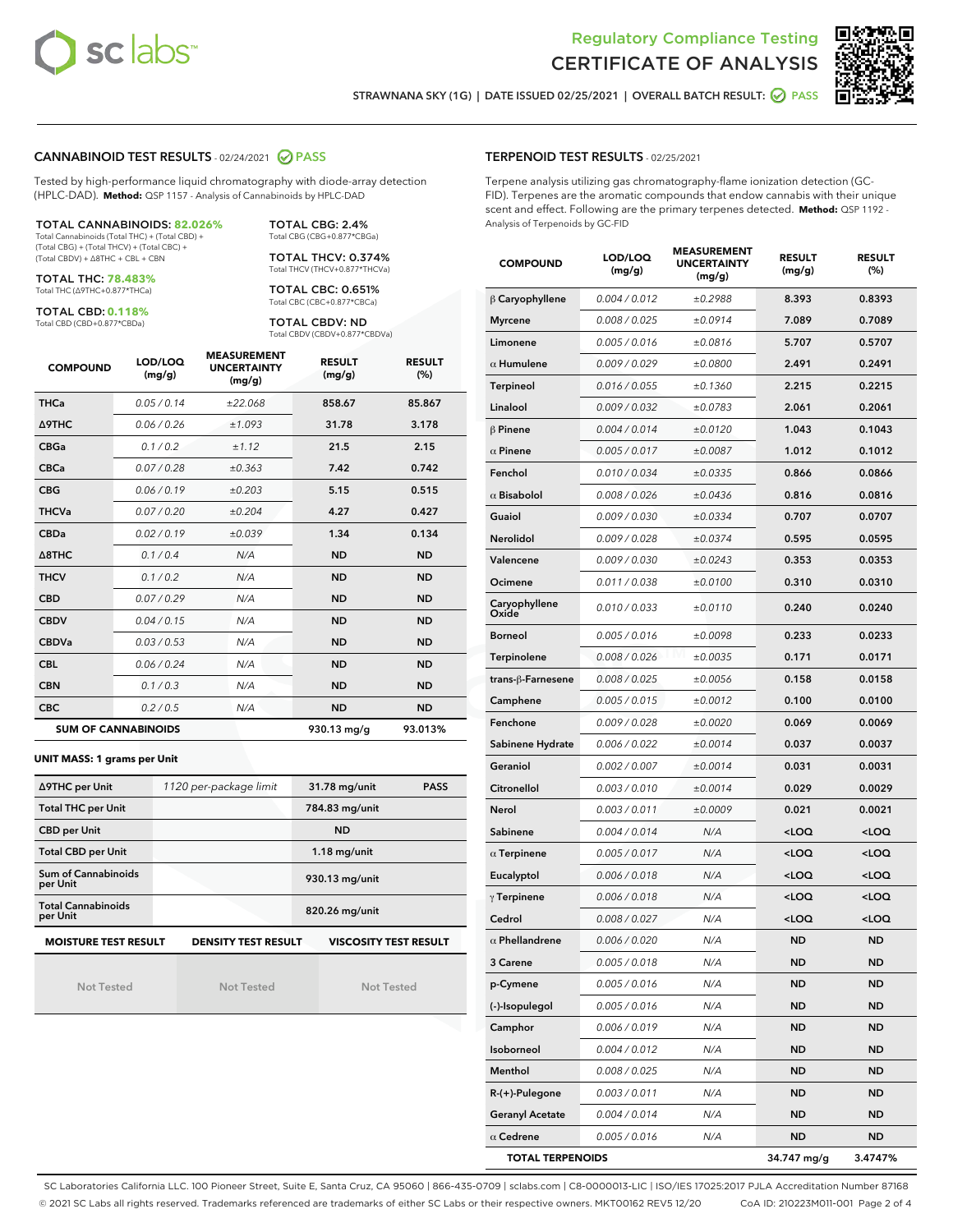



STRAWNANA SKY (1G) | DATE ISSUED 02/25/2021 | OVERALL BATCH RESULT:  $\bigcirc$  PASS

# CATEGORY 1 PESTICIDE TEST RESULTS - 02/25/2021 2 PASS

Pesticide and plant growth regulator analysis utilizing high-performance liquid chromatography-mass spectrometry (HPLC-MS) or gas chromatography-mass spectrometry (GC-MS). \*GC-MS utilized where indicated. **Method:** QSP 1212 - Analysis of Pesticides and Mycotoxins by LC-MS or QSP 1213 - Analysis of Pesticides by GC-MS

| <b>COMPOUND</b>             | LOD/LOQ<br>$(\mu g/g)$ | <b>ACTION</b><br><b>LIMIT</b><br>$(\mu g/g)$ | <b>MEASUREMENT</b><br><b>UNCERTAINTY</b><br>$(\mu g/g)$ | <b>RESULT</b><br>$(\mu g/g)$ | <b>RESULT</b> |
|-----------------------------|------------------------|----------------------------------------------|---------------------------------------------------------|------------------------------|---------------|
| Aldicarb                    | 0.03 / 0.08            | $\ge$ LOD                                    | N/A                                                     | <b>ND</b>                    | <b>PASS</b>   |
| Carbofuran                  | 0.02/0.05              | $>$ LOD                                      | N/A                                                     | <b>ND</b>                    | <b>PASS</b>   |
| Chlordane*                  | 0.03 / 0.08            | $\ge$ LOD                                    | N/A                                                     | <b>ND</b>                    | <b>PASS</b>   |
| Chlorfenapyr*               | 0.03/0.10              | $\ge$ LOD                                    | N/A                                                     | <b>ND</b>                    | <b>PASS</b>   |
| Chlorpyrifos                | 0.02 / 0.06            | $\ge$ LOD                                    | N/A                                                     | <b>ND</b>                    | <b>PASS</b>   |
| Coumaphos                   | 0.02 / 0.07            | $\ge$ LOD                                    | N/A                                                     | <b>ND</b>                    | <b>PASS</b>   |
| <b>Daminozide</b>           | 0.02 / 0.07            | $\ge$ LOD                                    | N/A                                                     | <b>ND</b>                    | <b>PASS</b>   |
| <b>DDVP</b><br>(Dichlorvos) | 0.03/0.09              | $\ge$ LOD                                    | N/A                                                     | <b>ND</b>                    | <b>PASS</b>   |
| <b>Dimethoate</b>           | 0.03 / 0.08            | $\ge$ LOD                                    | N/A                                                     | <b>ND</b>                    | <b>PASS</b>   |
| Ethoprop(hos)               | 0.03/0.10              | $\ge$ LOD                                    | N/A                                                     | <b>ND</b>                    | <b>PASS</b>   |
| Etofenprox                  | 0.02 / 0.06            | $\ge$ LOD                                    | N/A                                                     | <b>ND</b>                    | <b>PASS</b>   |
| Fenoxycarb                  | 0.03/0.08              | $\ge$ LOD                                    | N/A                                                     | <b>ND</b>                    | <b>PASS</b>   |
| Fipronil                    | 0.03 / 0.08            | $>$ LOD                                      | N/A                                                     | <b>ND</b>                    | <b>PASS</b>   |
| <b>Imazalil</b>             | 0.02 / 0.06            | $\ge$ LOD                                    | N/A                                                     | <b>ND</b>                    | <b>PASS</b>   |
| <b>Methiocarb</b>           | 0.02 / 0.07            | $\ge$ LOD                                    | N/A                                                     | <b>ND</b>                    | <b>PASS</b>   |
| Methyl<br>parathion         | 0.03/0.10              | $\ge$ LOD                                    | N/A                                                     | <b>ND</b>                    | <b>PASS</b>   |
| <b>Mevinphos</b>            | 0.03/0.09              | $>$ LOD                                      | N/A                                                     | <b>ND</b>                    | <b>PASS</b>   |
| Paclobutrazol               | 0.02 / 0.05            | $\ge$ LOD                                    | N/A                                                     | <b>ND</b>                    | <b>PASS</b>   |
| Propoxur                    | 0.03/0.09              | $>$ LOD                                      | N/A                                                     | <b>ND</b>                    | <b>PASS</b>   |
| Spiroxamine                 | 0.03 / 0.08            | $\ge$ LOD                                    | N/A                                                     | <b>ND</b>                    | <b>PASS</b>   |
| <b>Thiacloprid</b>          | 0.03/0.10              | $\ge$ LOD                                    | N/A                                                     | <b>ND</b>                    | <b>PASS</b>   |

#### CATEGORY 2 PESTICIDE TEST RESULTS - 02/25/2021 @ PASS

| <b>COMPOUND</b>   | LOD/LOQ<br>$(\mu g/g)$ | <b>ACTION</b><br><b>LIMIT</b><br>$(\mu g/g)$ | <b>MEASUREMENT</b><br><b>UNCERTAINTY</b><br>$(\mu g/g)$ | <b>RESULT</b><br>$(\mu g/g)$ | <b>RESULT</b> |
|-------------------|------------------------|----------------------------------------------|---------------------------------------------------------|------------------------------|---------------|
| Abamectin         | 0.03/0.10              | 0.1                                          | N/A                                                     | <b>ND</b>                    | <b>PASS</b>   |
| Acephate          | 0.02/0.07              | 0.1                                          | N/A                                                     | <b>ND</b>                    | <b>PASS</b>   |
| Acequinocyl       | 0.02/0.07              | 0.1                                          | N/A                                                     | <b>ND</b>                    | <b>PASS</b>   |
| Acetamiprid       | 0.02/0.05              | 0.1                                          | N/A                                                     | <b>ND</b>                    | <b>PASS</b>   |
| Azoxystrobin      | 0.02/0.07              | 0.1                                          | N/A                                                     | <b>ND</b>                    | <b>PASS</b>   |
| <b>Bifenazate</b> | 0.01/0.04              | 0.1                                          | N/A                                                     | <b>ND</b>                    | <b>PASS</b>   |
| <b>Bifenthrin</b> | 0.02/0.05              | 3                                            | N/A                                                     | <b>ND</b>                    | <b>PASS</b>   |
| <b>Boscalid</b>   | 0.03/0.09              | 0.1                                          | N/A                                                     | <b>ND</b>                    | <b>PASS</b>   |

| <b>CATEGORY 2 PESTICIDE TEST RESULTS</b> - 02/25/2021 continued |
|-----------------------------------------------------------------|
|-----------------------------------------------------------------|

| <b>COMPOUND</b>               | LOD/LOQ<br>$(\mu g/g)$ | <b>ACTION</b><br>LIMIT<br>$(\mu g/g)$ | <b>MEASUREMENT</b><br><b>UNCERTAINTY</b><br>(µg/g) | <b>RESULT</b><br>(µg/g) | <b>RESULT</b> |
|-------------------------------|------------------------|---------------------------------------|----------------------------------------------------|-------------------------|---------------|
| Captan                        | 0.19/0.57              | 0.7                                   | N/A                                                | <b>ND</b>               | <b>PASS</b>   |
| Carbaryl                      | 0.02 / 0.06            | 0.5                                   | N/A                                                | ND                      | <b>PASS</b>   |
| Chlorantranilip-<br>role      | 0.04/0.12              | 10                                    | N/A                                                | ND                      | <b>PASS</b>   |
| Clofentezine                  | 0.03 / 0.09            | 0.1                                   | N/A                                                | ND                      | <b>PASS</b>   |
| Cyfluthrin                    | 0.12 / 0.38            | 2                                     | N/A                                                | ND                      | <b>PASS</b>   |
| Cypermethrin                  | 0.11 / 0.32            | 1                                     | N/A                                                | ND                      | <b>PASS</b>   |
| <b>Diazinon</b>               | 0.02 / 0.05            | 0.1                                   | N/A                                                | ND                      | <b>PASS</b>   |
| Dimethomorph                  | 0.03 / 0.09            | 2                                     | N/A                                                | ND                      | <b>PASS</b>   |
| Etoxazole                     | 0.02 / 0.06            | 0.1                                   | N/A                                                | ND                      | <b>PASS</b>   |
| Fenhexamid                    | 0.03 / 0.09            | 0.1                                   | N/A                                                | ND                      | <b>PASS</b>   |
| Fenpyroximate                 | 0.02 / 0.06            | 0.1                                   | N/A                                                | ND                      | <b>PASS</b>   |
| Flonicamid                    | 0.03 / 0.10            | 0.1                                   | N/A                                                | ND                      | <b>PASS</b>   |
| Fludioxonil                   | 0.03/0.10              | 0.1                                   | N/A                                                | ND                      | <b>PASS</b>   |
| Hexythiazox                   | 0.02 / 0.07            | 0.1                                   | N/A                                                | ND                      | <b>PASS</b>   |
| Imidacloprid                  | 0.04/0.11              | 5                                     | N/A                                                | ND                      | <b>PASS</b>   |
| Kresoxim-methyl               | 0.02 / 0.07            | 0.1                                   | N/A                                                | ND                      | <b>PASS</b>   |
| <b>Malathion</b>              | 0.03 / 0.09            | 0.5                                   | N/A                                                | ND                      | <b>PASS</b>   |
| Metalaxyl                     | 0.02 / 0.07            | 2                                     | N/A                                                | ND                      | <b>PASS</b>   |
| Methomyl                      | 0.03 / 0.10            | 1                                     | N/A                                                | ND                      | <b>PASS</b>   |
| Myclobutanil                  | 0.03 / 0.09            | 0.1                                   | N/A                                                | ND                      | <b>PASS</b>   |
| <b>Naled</b>                  | 0.02 / 0.07            | 0.1                                   | N/A                                                | ND                      | <b>PASS</b>   |
| Oxamyl                        | 0.04 / 0.11            | 0.5                                   | N/A                                                | ND                      | <b>PASS</b>   |
| Pentachloronitro-<br>benzene* | 0.03 / 0.09            | 0.1                                   | N/A                                                | ND                      | <b>PASS</b>   |
| Permethrin                    | 0.04 / 0.12            | 0.5                                   | N/A                                                | ND                      | <b>PASS</b>   |
| Phosmet                       | 0.03 / 0.10            | 0.1                                   | N/A                                                | ND                      | <b>PASS</b>   |
| Piperonylbu-<br>toxide        | 0.02 / 0.07            | 3                                     | N/A                                                | ND                      | <b>PASS</b>   |
| Prallethrin                   | 0.03 / 0.08            | 0.1                                   | N/A                                                | ND                      | <b>PASS</b>   |
| Propiconazole                 | 0.02 / 0.07            | 0.1                                   | N/A                                                | ND                      | <b>PASS</b>   |
| Pyrethrins                    | 0.04 / 0.12            | 0.5                                   | N/A                                                | ND                      | PASS          |
| Pyridaben                     | 0.02 / 0.07            | 0.1                                   | N/A                                                | ND                      | <b>PASS</b>   |
| Spinetoram                    | 0.02 / 0.07            | 0.1                                   | N/A                                                | <b>ND</b>               | <b>PASS</b>   |
| Spinosad                      | 0.02 / 0.07            | 0.1                                   | N/A                                                | ND                      | <b>PASS</b>   |
| Spiromesifen                  | 0.02 / 0.05            | 0.1                                   | N/A                                                | ND                      | <b>PASS</b>   |
| Spirotetramat                 | 0.02 / 0.06            | 0.1                                   | N/A                                                | ND                      | <b>PASS</b>   |
| Tebuconazole                  | 0.02 / 0.07            | 0.1                                   | N/A                                                | ND                      | <b>PASS</b>   |
| Thiamethoxam                  | 0.03 / 0.10            | 5                                     | N/A                                                | ND                      | <b>PASS</b>   |
| Trifloxystrobin               | 0.03 / 0.08            | 0.1                                   | N/A                                                | ND                      | <b>PASS</b>   |

SC Laboratories California LLC. 100 Pioneer Street, Suite E, Santa Cruz, CA 95060 | 866-435-0709 | sclabs.com | C8-0000013-LIC | ISO/IES 17025:2017 PJLA Accreditation Number 87168 © 2021 SC Labs all rights reserved. Trademarks referenced are trademarks of either SC Labs or their respective owners. MKT00162 REV5 12/20 CoA ID: 210223M011-001 Page 3 of 4